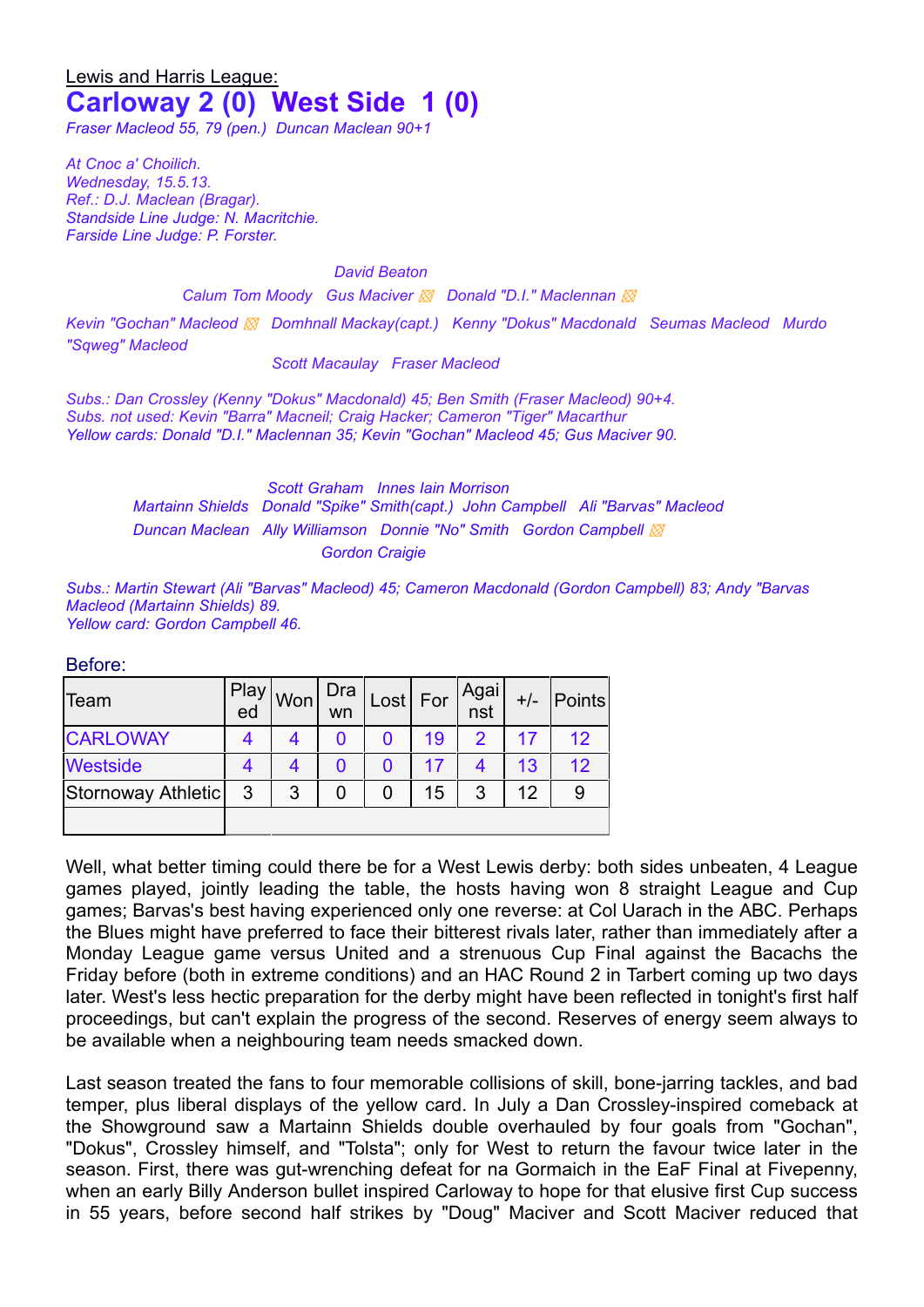dream to ashes. West's 5-2 thrashing of their neighbours at Cnoc a' Choilich merely twisted the knife further, especially the fact that the men of Barvas barely broke sweat achieving it.

By the time the two adversaries lined up in Coll in September in the Moldova Lewis Final, the Blues were positively light-hearted, having removed the yoke of Cup under-achievement at Garrabost versus Back in a shoot-out, their mood even lighter when they discovered that twin thorns in the flesh, Ali "Barvas" Macleod and D.J. Clinton, were unable to feature that night. A game of alternating fortunes finally led to a second Cup penalty shoot-out by candlelight and night goggles, and a second Cup for the Blues.

So, both sides have been successful in Cups in the last few years. Is a New Firm appearing in the West, to rival, hopefully supplant, the Old Firm in the East: Lochs; Back; Athletic; and Point? When can one, or both, of these sides, reach the pinnacle? The Championship? Both are certainly good enough. No surprises in the West formation tonight, though Dan Macphail and Johnny Wallace were absent; Innes Iain Morrison continued in the forward role Clinton had vacated, though a new young star was blooded between the posts. Carloway's line-up also more or less picked itself, though it was decided to start Kenny "Dokus" Macdonald in central midfield, and rest Dan Crossley to the bench, where young stars, Ben Smith and Cameron "Tiger" Macarthur, made a first welcome appearance beside Kevin "Barra" Macneil and Craig **Hacker** 

Thankfully, the night was wind-less, almost late Spring-like, and the fans were able at last to turn out in reasonable numbers. After all, who wants to miss a Carloway/West Side scrap - a highlight of the Lewis Events Calendar? Immediately West Side sought to entertain them further. A high ball forward into the right of the Blues' box caught the Carloway defence cold and it broke off heads to Ali "Barvas", 16 metres out on the right. He body-swerved left for a square lay-off to the unmarked Morrison arriving at speed to slip past the rushing Beaton; but the keeper read him brilliantly, stuck out his right foot, and the ball cannoned away to safety. What a let-off!

A rattled Blues stumbled around, as a sharper West pressed: on 7 minutes a Maclean free-kick from 20 metres on the right curled in and again Beaton had to look alert to block at the near post. A series of dangerous Maclean corners from the right ensued, dropped beautifully under the Carloway bar, and were scrambled away anywhere each time. "D.I." couldn't pin down Ali "Barvas" (who can?) on the right; while the crucial battleground in the middle was consistently being won by the faster-reacting, incisive tackling, and early lay-offs of "Spike" and John Campbell. At present, all roads led to David Beaton. Fouls proliferated in dangerous positions. On 13 minutes another Maclean free-kick from the halfway line broke right to Ali "Barvas", 14 metres out, and again Beaton had to beat his low drive away for a corner.

Finally, a chance for na Gormaich: a "Dokus" free-kick on the right edge of the box resulted in a "Gochan" header deflected right for a corner. Three minutes later Craigie was finally called into action by sprinting to the edge of the box to boot clear from a chasing Fraser Macleod; but a minute later another golden opportunity arrived for West: yet another Maclean free-kick, just inside the Carloway half, on the left touch-line, came over perfectly for Scott Graham,12 metres out centrally, to ghost off his marker to meet, but his header was not angled sufficiently to Beaton's right and the keeper held safely at shoulder-height. Moments later, "Dokus" was sent clear into the left of the West box, but Craigie reacted expertly to dash out to save bravely at the forward's feet.

Then within two minutes another two glorious opportunities for the Siarachs: a move down the right saw the ball squared across the Carloway area to Morrison 16 metres out. He took one step forward, then thwacked a right-foot rocket inches over the bar. Next, Campbell won a forward ball to head on and through to Ali "Barvas" steaming into the box from the right. His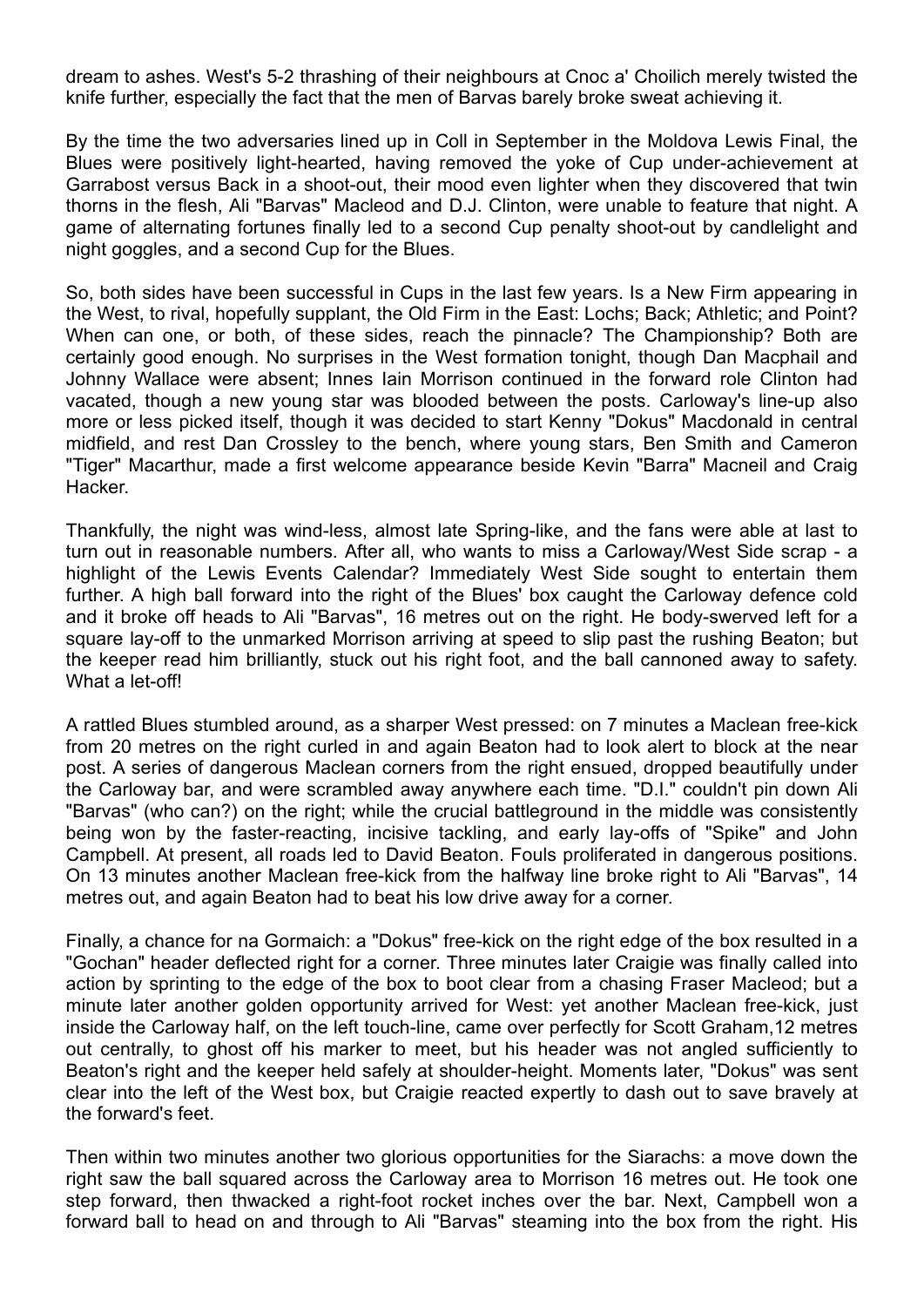early shot forced Beaton to parry at full-strength to his right but the arriving Graham had overanticipated and could only stretch back to snatch the ball past the keeper's right-hand post.

Carloway simply could not establish themselves in midfield, usually their strongest point. Fortunately for Carloway, Martainn Shields was starved, as "Spike" *et al* concentrated right to supply the unplayable Ali Macleod; as "D.I." struggled, Maciver and Moody were drawn left and Morrison and Graham found increasing space, while Mackay and "Sqweg" dropped back in support, further allowing "Spike" and Campbell to encroach and control.

On the stroke of half-time a final opening: Carloway cleared at random and the line moved forward; suddenly, the ball was returned high behind the line and Morrison was played on by the broken line. He moved in and from the edge of the box attempted to chip the approaching keeper, but Beaton just managed to touch the ball down sideways and the rushing "D.I." booted it all the way to St. Kilda.

### **Half-Time: Carloway 0 West Side 0.**

Blues' fans must have been wondering which agent of the Devil Carloway had signed a deal with to permit them to emerge in the second half, still on equal terms. Only the brilliance of David Beaton's reactions had kept them alive, together with some bad luck for the visitors and uncharacteristic slack finishing. Even better luck descended from the heavens for na Gormaich in the second half with the news that their main tormentor, Ali "Barvas" Macleod, was unable to continue. Kevin Anderson and Graeme Miller realised that desperate times needed desperate measures: "Dokus" took an early shower, and Carloway's own secret weapon, Dan Crossley, was invited to kick-start the stuttering engine-room.

The pattern of the game gradually but discernibly changed, and it soon became apparent that the Blues were gaining a foothold in midfield. Crossley was intended to run, a là David Hay, at "Spike" and Campbell, with Mackay and "Sqweg" in support. Meantime, Lewis's best righthalf/wing had vanished; "D.I." could read Martin Stewart, thus Maciver and Moody could concentrate on Graham and Morrison. The central battleground moved forward from Beaton.

On 50 minutes, a heart-stopping moment for the Siarachs. "Sqweg" broke into the West half on the right and his straight splitter before him released Macaulay to cross low and square, 14 metres from the bye-line. It beat Macleod and Smith at the near post and carried on to whack off Williamson and backwards to Craigie's right. Amazingly, our own special Van Der Sar got down to clutch the ball as it was crossing the line.

Four minutes later and what at one time had seemed unthinkable happened: a typical Crossley run through the centre and shot from the edge of the box was deflected for a corner on the left. Macaulay's corner was punched back to him by Craigie, but his perfect return broke outwards from a clutch of heads to Fraz Mac in the centre,10 metres out, and he promptly did what he does best and thumped the ball high into the net (**1-0**).

The Carloway celebrations suggested disbelief at such a salvation, this turnaround, but the momentum infield had visibly been swinging their way, though clear-cut chances still remained few for either side. The Carloway defence were now back in their comfort zone and could afford to lean on the midfield to cut the supply line to Graham and Morrison, while pushing to send Crossley forward and to release Macaulay. Yet Smith, Williamson, and Maclean were equally solid, their marking dogged and heavy, so the Blues' trademark pace up front continued to be denied opportunity. Both sides were simply too good for each other.

On 66 minutes, a chance of a Siarachs' resurrection appeared: a disputed free-kick on the right edge of the Carloway box, but "Spike's" effort was blocked and the resulting scramble came to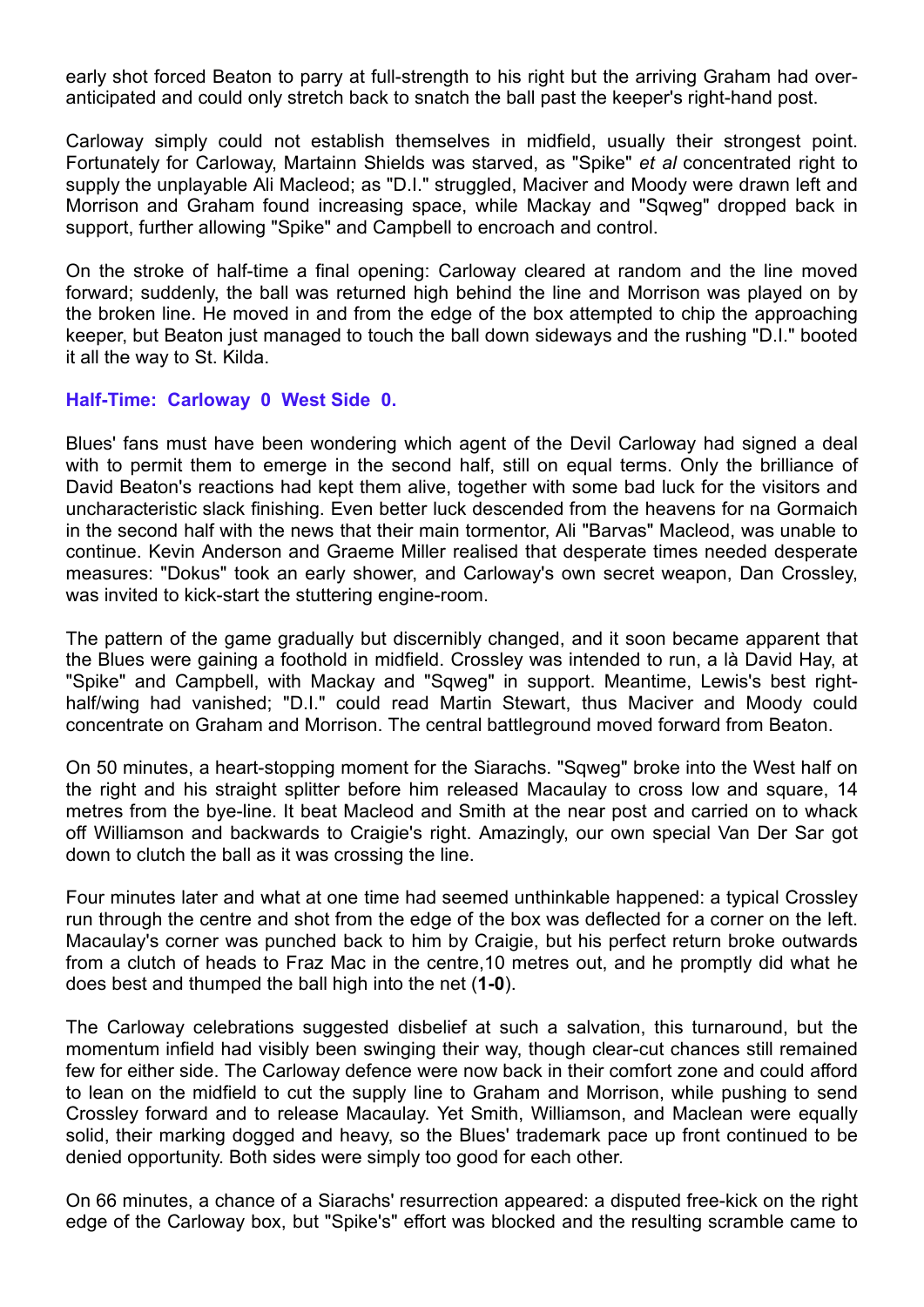nothing. On 74 minutes a delicately-flighted free-kick by "Sqweg" from 28 metres on the left was headed just over by Seumas Macleod from 16 metres. Two minutes later a short corner on the right was crossed diagonally to "Sqweg" to blast high over from 20 metres.

Then the defining moment of the match: a high ball from the left seemed to escape Craigie and a crowd of players in the West 6-metre box and fly past to the Carloway right and "Gochan" ended up prone on the goal-line. The referee immediately pointed to the spot, Duncan Maclean having been adjudged to have elbowed him in the back to prevent him reaching the cross. Craigie guessed left; Fraz Mac fired low and hard to the right (**2-0**).

A minute later Maclean almost redeemed himself, when his swirling diagonal free-kick from the left touch-line deceived everyone, including Beaton, running behind the line but crept agonisingly outside the far post. Na Gormaich had two further chances to kill the contest stonedead: on 81 minutes Craigie had to react smartly to cut off a through ball to Fraser Macleod, then three minutes later a move from the left set up Moody, 22 metres out centrally, but he sliced wide to the right.

As Macaulay, Fraz Mac, and "Sqweg" ran the clock down expertly by both corner flags, a glimmer of hope did appear for the Siarachs in added-on time: a Maclean free-kick just outside the right edge of the box took a nasty deflection left of Beaton, as he was moving to his left to cover comfortably (**2-1**). The Carloway fans had even yet another five added-on minutes to endure but, try as they might, the Siarachs were unable to fashion another goalmouth threat.

### **Full-Time: Carloway 2 West Side 1.**

Quite a night! It certainly proved there is hope for the game as spectacle if a thinly-populated island like this can produce such a tense and enthralling evening, featuring skill, imagination, and commitment, by chosen representatives of two neighbouring townships. At times, it featured electrifying displays of quick-thinking imagination and insightful talent skills; at other times what passed as unarmed combat, reminiscent of mediaeval warfare.

The question of "*desert*" obviously came up at its end. Was this "*daylight robbery*?" Should Carloway have been dead and buried by half-time? Should West Side really have lost? Probably, yes and no to all the questions. It's football , you know. You either win or you don't. What might have been doesn't compute. Carloway "*deserved*" to win, in the sense that they scored twice, West only once. The game was a classic demonstration of the old adage," *A game of two halves*". In the first, West had at least six golden chances to send the Blues packing, one as early as the second minute. Yet they passed them all up Then Ali "Barvas" departed; Dan Crossley arrived, and the impetus towards a "*result"* inexorably travelled south along the coast.

Na Gormaich didn't create as many, or as good, chances as West Side, but with a predator like Fraser Macleod around, you don't have to. Tonight, a reality check for Carloway; perhaps, they are not yet as good as they thought they were or, no doubt, will be; West Side, that they may be better than they realise. The Siarachs easily managed to disturb an equilibrium which has swept aside Lochs twice, Athletic, Back, Ness, and United - a Carloway side with a stable, solid defensive structure; a blanket half-back line, which creates fast, forceful aggression; and a pacy, shape-shifting forward line; and West managed to disturb this equilibrium with their familiar tightly-organized team performance, combative and fast-reacting at the back and in midfield; using the unpredictable creativity of a gifted wing-man, to supply two prowling hit-men up front. They "*deserved*" better, but there can only be one winner, and that is the team that scores the goals!

**Carloway Man of the Match: David Beaton.**